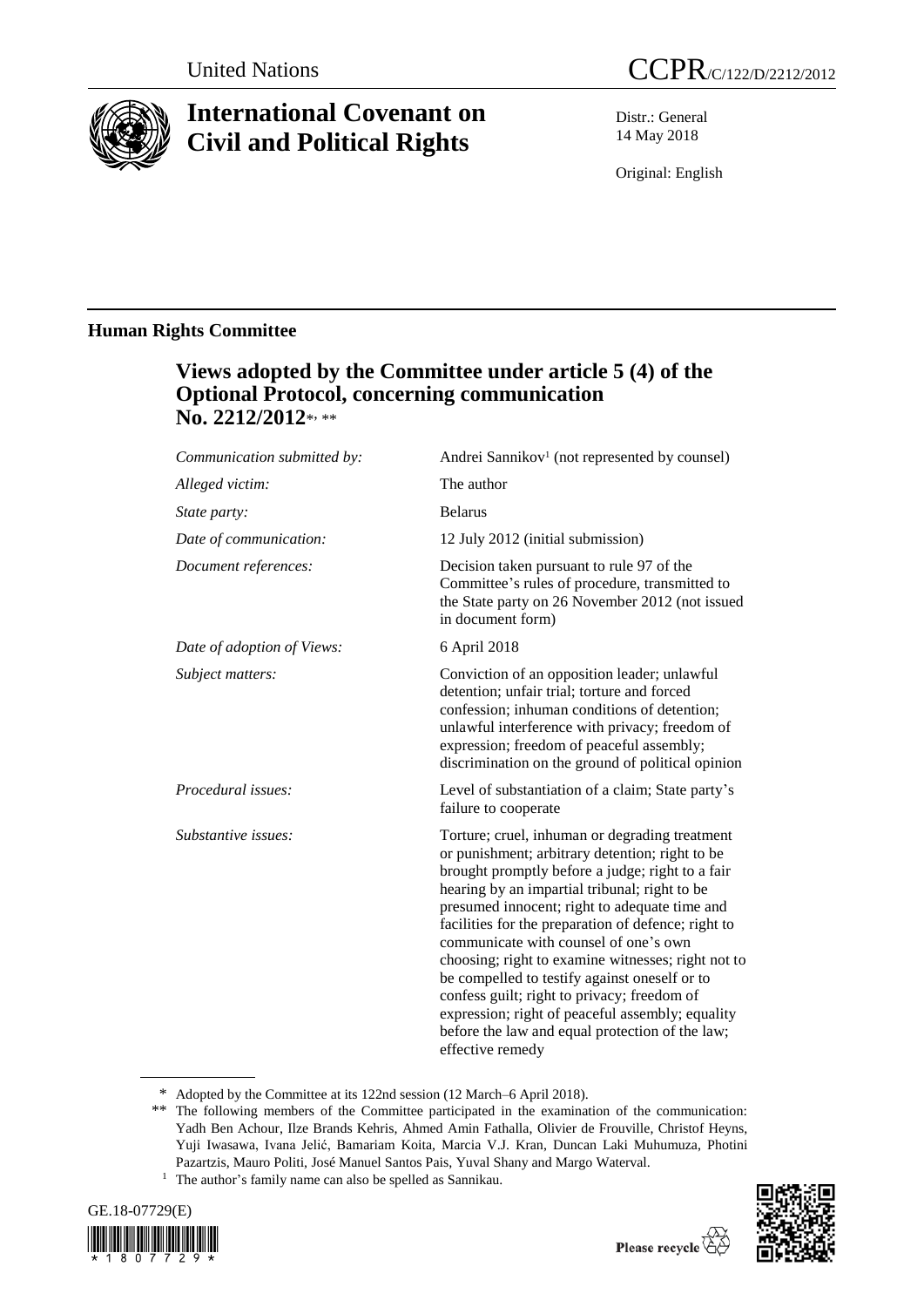*Articles of the Covenant:* 7, 9, 10, 14, 17, 19, 21 and 26

*Article of the Optional Protocol:* 2

1. The author of the communication is Andrei Sannikov, a national of Belarus born in 1954. He claims that the State party has violated his rights under articles 7, 9, 10, 14, 17, 19, 21 and 26 of the Covenant. The Optional Protocol entered into force for Belarus on 30 December 1992. The author is unrepresented.

#### **The facts as submitted by the author**

2.1 The author is a politician and activist. He was a career diplomat, who served in various high-ranking positions,<sup>2</sup> including as Deputy Minister of Foreign Affairs from 1995 to 1996, and obtained the rank of Ambassador Extraordinary and Plenipotentiary. In November 1996, he resigned from the position of Deputy Minister for Foreign Affairs, in protest against a referendum held that year that led to the amendment of the Constitution of Belarus, expanding the powers of the executive and limiting certain rights and freedoms. In November 1997, he co-founded the Charter 97 civil initiative. He organized non-violent protests against the presidential and parliamentary elections of 2001, 2004, 2006 and 2008. In 2005, he was awarded the Bruno Kreisky Prize for services to human rights. In 2008, together with a group of other prominent Belarusian politicians, he launched the European Belarus civil campaign.<sup>3</sup> He considers himself to be one of the leaders of the political opposition in Belarus.

2.2 In October 2010, the author registered as a candidate for the presidential elections scheduled for 19 December 2010, along with nine other candidates, including the President of Belarus, Mr. Aleksandr Lukashenko. During his electoral campaign, the author made numerous statements to the media and to voters referring to the illegitimacy of the incumbent President's powers, and criticizing the regime and the undemocratic nature of the electoral process. In particular, he encouraged his supporters to join a peaceful demonstration in support of the opposition during the evening of election day. The demonstration was supposed to start at 8 p.m. in Oktyabrskaya Square, in the centre of Minsk, and seven other presidential candidates also called on their respective supporters to participate in the event.

2.3 The author submits that, pursuant to articles 5 and 9 of the Public Events Act of 30 December 1997, all public gatherings are subject to prior authorization by the authorities, in this case, the Minsk City Executive Committee, and that the square chosen by the organizers for the peaceful demonstration was not among the locations approved for that purpose by the Minsk authorities.<sup>4</sup> The author was fully aware that, in the absence of official authorization, the demonstration would be considered unlawful, and he had been warned by the Prosecutor General's Office that such a public event was impermissible. The author maintains, however, that neither he nor the other opposition candidates applied for authorization to organize the demonstration, since they knew that, given the prevailing political climate and administrative practices, there was no chance that it would be granted. Nevertheless, during the election campaign, the author and other opposition candidates attempted to discuss the upcoming event with the competent authorities. They unsuccessfully requested meetings with the Minister for Internal Affairs and the Head of the State Security Agency, and, on 17 December 2010, during an interview, the Head of the State Security Agency said that law enforcement officers could not discuss requests to hold demonstrations with the opposition because such events were illegal.<sup>5</sup>

<sup>&</sup>lt;sup>2</sup> From 1992 to 1995, the author headed the delegation of Belarus on nuclear and conventional weapons disarmament negotiations, and had the authority to sign on the matter on behalf of Belarus. From 1993 to 1995, the author was an advisor to the diplomatic mission of Belarus in Switzerland.

<sup>&</sup>lt;sup>3</sup> The campaign advocates the accession of Belarus to the European Union and is aimed at promoting the fulfilment of the criteria in that regard.

<sup>4</sup> Reference is made to points 1 and 2 of decision No. 1302 of 3 December 1998 of the Minsk City Executive Committee prohibiting the organization of gatherings, meetings, street processions, demonstrations and pickets in Oktyabrskaya Square, Minsk.

<sup>5</sup> The author states that references to the interview are included in Emmanuel Decaux, "OSCE rapporteur's report on Belarus" (Organization for Security and Cooperation in Europe, 28 May 2012),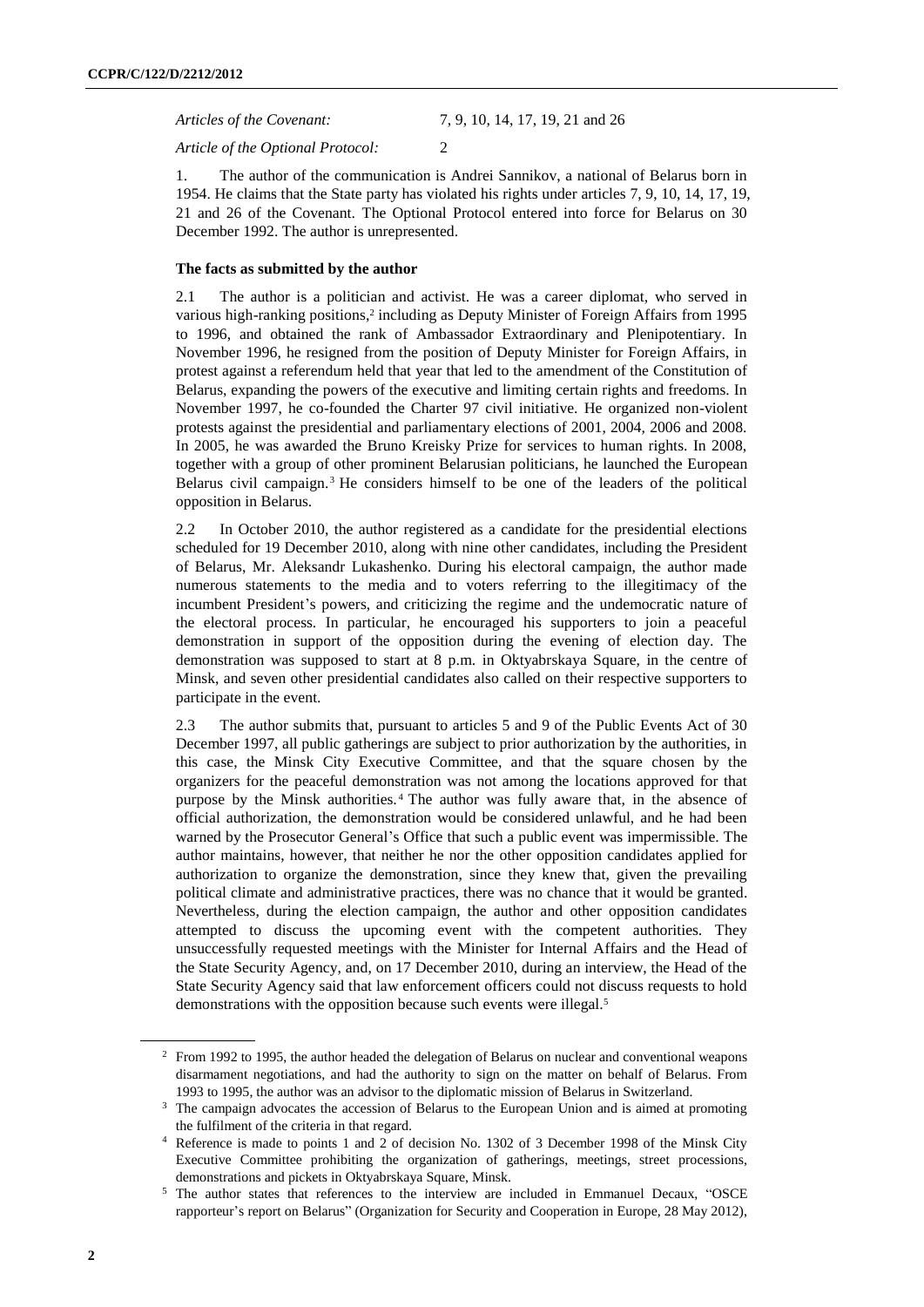2.4 On 11 December 2010, the head of the presidential administration claimed, in a statement broadcast on a public television channel, that the opposition was gathering a group of gunmen and stores of pyrotechnical and explosive devices with the aim of creating disorder during the demonstration scheduled for 19 December 2010.

2.5 At around 8 p.m. on 19 December 2010, members of the public began gathering in Oktyabrskaya Square, Minsk, as a part of an unauthorized demonstration. Most of the opposition candidates, including the author, and about 15,000 of their supporters, took part in the demonstration to protest against what they believed to be an unfair election, denouncing major electoral irregularities and fraud. The event was peaceful and none of the speakers called for disorder or violence. The author made a speech criticizing the undemocratic character of the regime and pointing out that the results of the unofficial exit polls differed from the official election results. <sup>6</sup> The author and the other opposition candidates invited their supporters to proceed to the House of Government on Nezavisimost Square, in order to start direct negotiations with the authorities, and to ensure that the Central Electoral Commission did not commit violations during the vote counting process. Police officers watched the demonstration, but did not interfere. At around 9 p.m. the majority of the demonstrators, including the opposition candidates, started to peacefully walk along Nezavisimost Avenue, including in the actual road,<sup>7</sup> towards the House of Government and the offices of the Central Electoral Commission. The author specifies that, although he did not initiate the use of the road by the demonstrators, he walked along in the middle of the column of protestors. Around 40,000 persons gathered in Nezavisimost Square. Opposition candidates, including the author, made speeches but did not call for disorder or violence. There were no law enforcement agents or other security arrangements in front of the House of Government, even though the authorities had sufficient time and means to organize a security perimeter.

2.6 At around 9.45 p.m. a small, isolated group of unidentified individuals began throwing stones at the House of Government. They were accompanied by persons filming the events with video cameras. However, the law enforcement agents on the scene did not intervene for the first 30 minutes. Several of the opposition candidates,<sup>8</sup> including the author, tried to approach the House of Government in order to start negotiations with the authorities. They told the crowd to keep calm and avoid committing acts of vandalism, stating that the stone-throwing was the work of government agents attempting to provoke the demonstrators. One of the opposition candidates, Vitaly Rymashevsky, made such an announcement on a loudspeaker. Special police units moved in after around half an hour and formed a chain in front of the gates of the House of Government, where they remained for 10 minutes before leaving. Subsequently, a small group of individuals continued breaking the windows and doors of the House of Government. At some stage, the opposition candidates were told that the law enforcement bodies were ready to negotiate, and the author, his wife and Nikolai Statkevich approached the House of Government. The author looked through the doors and asked police officers standing inside the building if they could negotiate. There was no reaction and the candidates returned to the podium. Half an hour later, police units moved in and started to disperse the crowd in Nezavisimost Square, using disproportionate force, including such means as riot shields and batons. The majority of the demonstrators did not resist, but the police proceeded to beat them up. The author notes that at no point during the demonstration did the authorities call on the crowd

p. 32, and in the report of the Special Rapporteur on the Events of 19 December 2010 of the Committee on International Control over the Human Rights Situation in Belarus. The Committee on International Control was created on 27 December 2010, largely as a reaction to the events immediately following the presidential elections of 19 December 2012. It brings together more than 40 non-governmental organizations (NGOs) from 17 participating States of the OSCE.

<sup>6</sup> The President of Belarus, Mr. Aleksandr Lukashenko was declared the winner by the Central Electoral Commission, with 79.67 per cent of the votes. The author received the second-highest share of the votes (2.56 per cent).

<sup>7</sup> According to the information available on file, the road was inaccessible for transport for a total of 52 minutes.

<sup>&</sup>lt;sup>8</sup> The other opposition candidates present were Nikolai Statkevich, Grigory Kostusev and Vitaly Rymashevsky. The author's wife, Irina Khalip, was also present.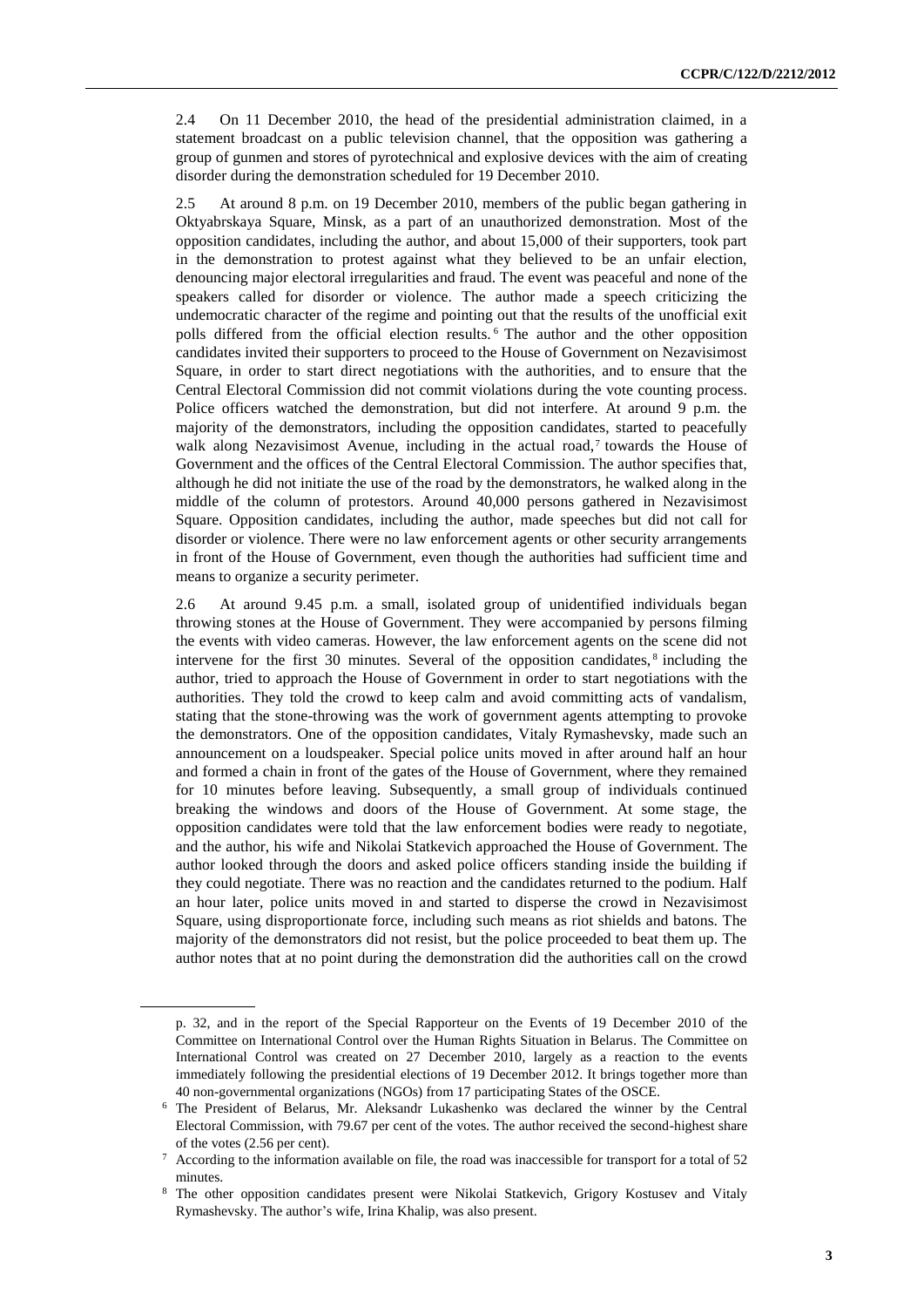to disperse voluntarily. The author was hit on the leg and the head and lost consciousness.<sup>9</sup> When he recovered consciousness, he realized that his leg had been seriously injured and that he needed medical assistance. Friends offered to drive him to a hospital and he agreed. However, the police stopped the car after a few kilometres and dragged the author out, arresting him using disproportionate force. While being arrested, he was beaten and kicked, receiving blows to the face, head, arms and torso, resulting in multiple haematomas on his head, arms and torso, and a severe injury to his leg.

2.7 The author was initially held in a temporary confinement cell at a facility on Okrestina Street, Minsk, and shortly thereafter transferred, under the pretext of being transported to hospital, to a State Security Agency pretrial detention centre, where he was held until the end of his trial. On 20 December 2010, criminal proceedings were initiated against the author under article 293, part 1, of the Criminal Code (organization of mass disorder, accompanied by violence against persons, pogroms, arson, destruction of property or armed resistance against the authorities) and article 293, part 2, of the Criminal Code (involvement in riots, including the committing of acts specified in the first part of article 293). On 22 December 2010, the Prosecutors' Office ordered that the author be held on remand and he remained in detention until the trial. The author was officially charged under article 293, parts 1 and 2, of the Criminal Code on 29 December 2010. The charges against him were formulated in a general manner and did not specify what acts he was accused of committing. The author maintains that his remand in custody was illegal and unfounded under domestic legislation.<sup>10</sup> Furthermore, his remand in custody was authorized by the Prosecutor, $11$  who is not authorized by law to exercise judicial power. The author's lawyers filed appeals against his remand in custody and requests for his release on bail on 23 December 2010, 21 January 2011, 28 January 2011, 24 February 2011, 25 March 2011, 5 April 2011, 8 April 2011, 11 April 2011 and 27 April 2011, all of which were either rejected or ignored by the courts.<sup>12</sup>

2.8 The author submits that, during the pretrial investigation, his contact with his lawyers was restricted. During the period 19 December 2010–22 March 2011, while he was being held at the State Security Agency pretrial detention centre, his attorneys were informed by the detention centre authorities that they could not visit him because there were no rooms available for that purpose. At no point during the period of his detention did the author have the opportunity to communicate with his lawyers confidentially while investigative actions were ongoing. His lawyers filed complaints in that regard on 23 December 2010, 29 December 2010, 6 January 2011, 27 January 2011 and 16 February 2011. All of those complaints were ignored or rejected by the investigators or by the detention centre authorities. Furthermore, on 3 March 2011, the author's initial lawyer, Pavel Sapelko, was disbarred by the Minsk City Bar Association and had his licence withdrawn by the Ministry of Justice, allegedly after he had publicly raised concerns about the author's "horrendous" condition and the Government's mistreatment of him during his pretrial detention.

2.9 The author submits that, while being held at the State Security Agency pretrial detention centre, he was subjected to torture and ill-treatment. When he was brought to the detention centre on 20 December 2010, he had numerous injuries resulting from the beating he had received, but he was not provided with medical assistance. He was denied access to toilet facilities for five hours, placed in a very small, cold cell and forced to lie on a bare wooden floor. He could barely use the narrow space allocated to him due to the severe pain in his injured leg. After three to four days, he was allocated space on a wooden bunk bed but he was ordered to lie still facing a bright light. The light in the cell was always kept switched on. He was not allowed to change position on the wooden bunk bed and, if he fell

<sup>9</sup> According to Working Group on Arbitary Detention opinion No. 14/2012, para. 5, the police assaulted the author by pinning him down with a riot shield and jumping on it repeatedly, thereby severely injuring his legs. His friends attempted to shield his head, and, with the help of his wife, managed to free him.

<sup>&</sup>lt;sup>10</sup> Reference is made to article 117 (1) and (2) and article 126 (1) of the Code of Criminal Procedure.

<sup>&</sup>lt;sup>11</sup> Reference is made to article 119 of the Code of Criminal Procedure.

<sup>&</sup>lt;sup>12</sup> Copies of the appeals submitted on the author's behalf, and of the respective court decisions, are available on file.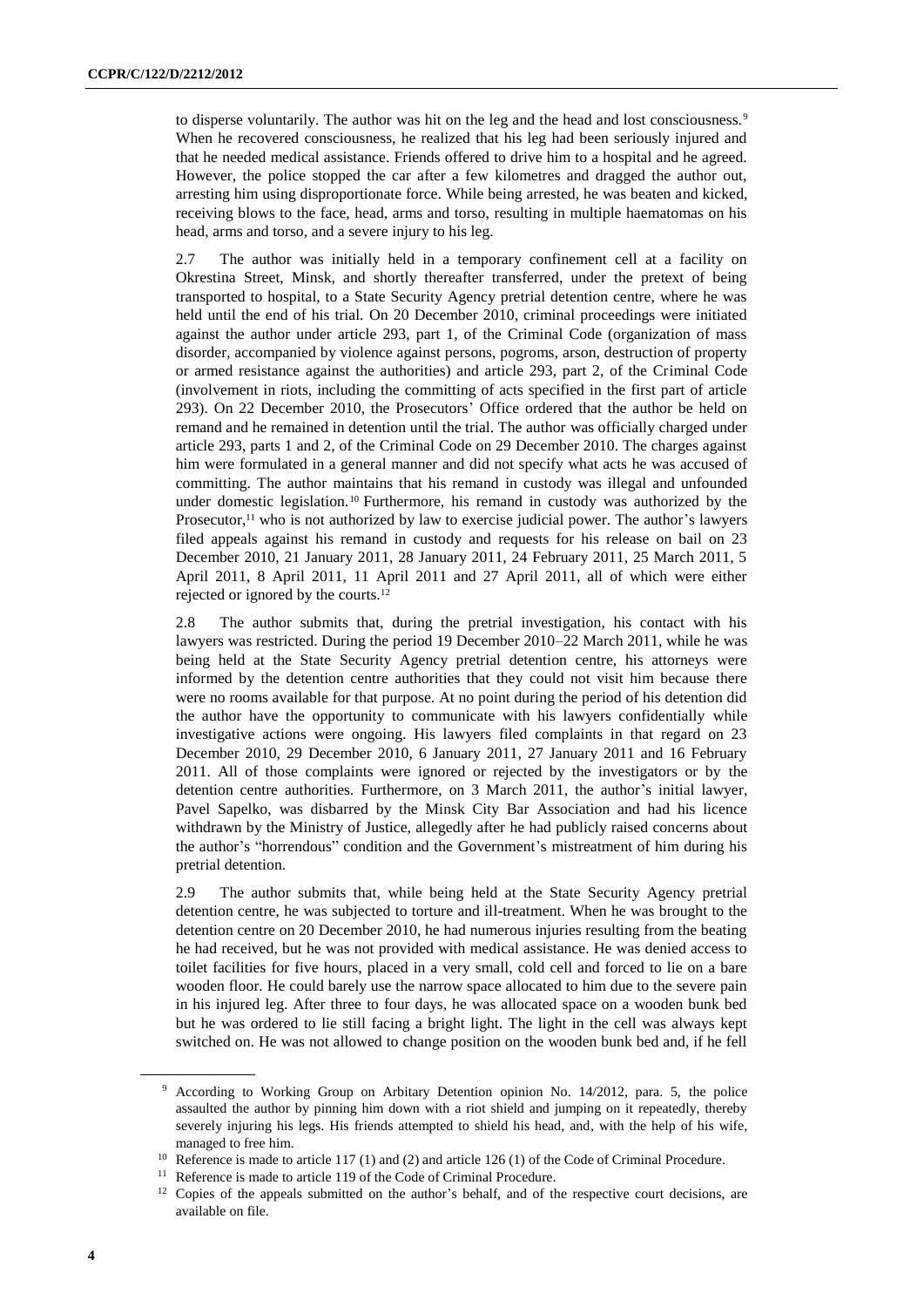asleep and turned over, the warders would wake him and the rest of his cell mates up and order them to adopt the above-mentioned position again. He wrote a letter of complaint to the Head of the State Security Agency pretrial detention centre, after which he was transferred to another cell, where he was again forced to sleep on the floor. His injured leg caused him substantial pain. The cell itself did not have a toilet and the author was allowed to use external toilet facilities only twice a day. He was subjected to humiliating daily searches, during which unidentified individuals in balaclavas forced him to run up and down steep stairs despite his injured leg, ordered him to remove his clothes, subjected him to verbal abuse and beat him with sticks. Each time he left his cell, the author was handcuffed, with his hands placed behind his back.

2.10 The author was deprived of contact with his relatives and did not receive any news from them for a month after his arrest. He was told that his wife had also been detained and that he would lose custody of his 3-year-old son and his family would be subjected to brutal measures unless he confessed.<sup>13</sup> In particular, on 31 December 2010, the author was visited by the Head of the State Security Agency, who openly threatened the life and health of his wife and child. Since the author perfectly knew that the official in question had the power to deliver on that threat, he agreed to confess after their second encounter. During subsequent interrogations, the author's "testimony" was discussed in advance by the police officer and the investigator in charge of the case and then recorded, in line with the interrogation protocol. Although the author's lawyer was present, the author was not allowed to talk to or even look at him, so he did not receive any legal assistance. In the course of the interrogations, the author was subjected to psychological and physical pressure. He was also deprived of any contact with the outside world, including access to newspapers and public television. The author was forced to watch the so-called internal television channels, which broadcast anti-Semitic propaganda and footage of violent scenes. In March 2011, the author's request to be hospitalized in order to receive treatment for an acute form of gout was rejected by the administration of the pretrial detention centre. On 8 April 2011, the author submitted a written complaint of torture and ill-treatment to the head of the unit in charge of investigating crimes against life, health and property of persons of Minsk City Department of Internal Affairs, but no investigation followed.

2.11 The author and his lawyers submitted complaints regarding the disproportionate use of force against him during his arrest and, on 20 December 2010, requested a medical examination of his injuries, but the request was rejected on 23 December 2010 by the State Security Agency investigator. The author's lawyer filed an appeal against the rejection with the Prosecutor General of Belarus, through the bodies in charge of pretrial investigation. On 14 February 2011, he received a reply, signed by the same State Security Agency investigator, in which it was stated that the request for medical examination had already been decided upon and rejected. Thus, the appeal was never transmitted to the Prosecutor General's Office. On 12 May 2011, during a hearing before Partizansky District Court, Minsk, the author stated that prison guards had tortured him, that he had been deprived of sleep and exposed to severe cold and that his family had been threatened in an effort to secure confessions. He testified that some of the evidence submitted by the Government had been obtained from him under duress. In response, the Prosecutor presented the court with a letter, dated 17 May 2011, signed by the Deputy Prosecutor of Minsk, stating that the author's allegations had not been confirmed. The court did not order any further investigation of those allegations. In all his subsequent appeals, the author complained to no avail that he had been subjected to torture and ill-treatment while detained at the State Security Agency pretrial detention centre.

2.12 The author submits that, while the pretrial investigation regarding his case was being carried out, a number of State-controlled media outlets published articles or broadcast documentaries in which it was stated that he was guilty of having committed crimes in

<sup>&</sup>lt;sup>13</sup> According to Working Group on Arbitrary Detention, opinion No. 14/2012, para. 9, the author was forced to confess to attempting to carry out a coup d'état, armed resistance against representatives of the Government, planning pogroms and arson and organizing mass disorder accompanied by violence.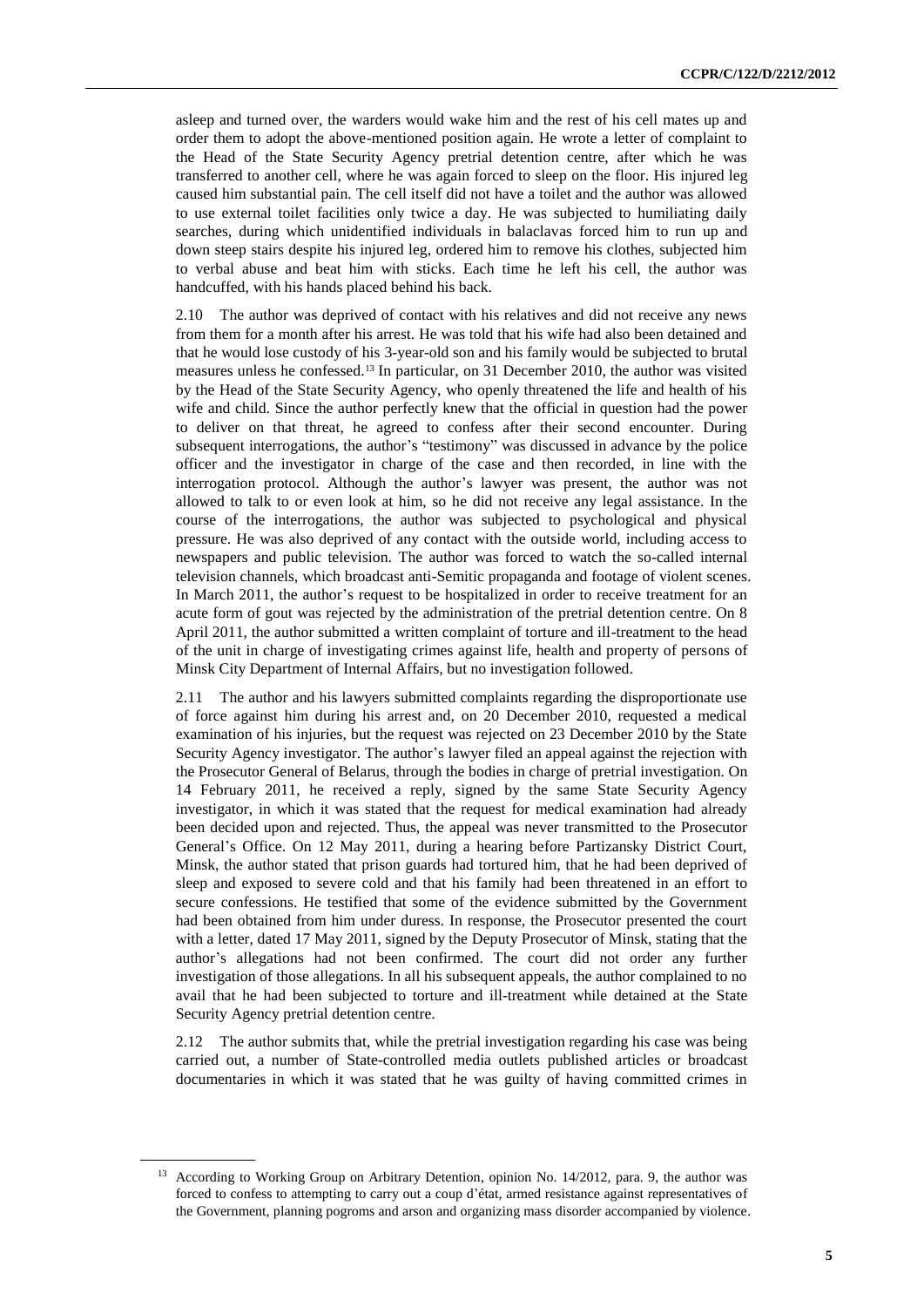connection with the events of 19 December 2010. <sup>14</sup> The President of Belarus, Mr. Aleksandr Lukashenko, also referred to the author's guilt in interviews with state-controlled television channels and with the Washington Post on 28 February 2011.

2.13 At the end of the pretrial investigation, while familiarizing himself with the materials relating to his case, the author learned that the Deputy Prosecutor General of Belarus had authorized the recording of telephone calls made by the author, his wife and members of his electoral campaign during the period 28 July 2010–19 December 2010, including when he was already officially registered as a candidate for the presidential elections. The author's complaint of wiretapping was sent to the Prosecutor General of Belarus at the end of May 2011. Although he has never received a reply to that complaint and no investigation followed, information obtained illegally through that instance of wiretapping was used by the trial court as evidence of the author's guilt.

2.14 On 15 April 2011, the Prosecutor's Office forwarded the author's case to the trial court. According to the final indictment, he was charged under article 293, part 1, of the Criminal Code with: appealing to the public to participate in a demonstration on 19 December 2010; spreading false information that the elections had been undemocratic and their results had been falsified; planning and preparing to incite the crowd to aggression; initiating a march from Oktyabrskaya Square to Nezavisimost Square; and manipulating the crowd with the aim of gaining access to the House of Government. During the hearings before Partizansky District Court, Minsk, the author's and his lawyers' numerous requests to, among other things, conduct examinations, adduce evidence, examine specific witnesses and submit video recordings made on 19 December 2010 using closed-circuit television cameras situated in Nezavisimost Square, were rejected. <sup>15</sup> For example, the author's lawyers took witness statements on his behalf and provided photographs of Nezavisimost Square on the night of the demonstration. Those photographs were not, however, accepted as evidence by the court. In contrast, the court allowed the Prosecutor to enter as evidence recordings of telephone conversations involving the author, whose telephone had been tapped during the presidential campaign. The prosecution furnished no evidence that, at the demonstration, the author had committed, or incited other persons to commit, acts of disorder, violence, harm to individuals or destruction of property. In addition to the injuries he sustained to his legs during his arrest, the author has a documented history of medical problems. On multiple occasions, he requested the court to temporarily suspend the trial proceedings so that he could receive medical assistance, but those requests were refused.

2.15 On 14 May 2011, the author was found guilty, under article 293, part 1, of the Criminal Code, of having organized mass disorder, and sentenced to five years' imprisonment in a high security penal colony. He filed a cassation appeal with Minsk City Court, stating, inter alia, that his rights under articles 7, 9, 14, 17, 19, 21 and 26 of the Covenant had been violated. The author had asked to be permitted to attend the hearing in person, but his request was rejected. The author's cassation appeal was rejected by Minsk City Court after a very short hearing on 15 July 2011, and the author's sentence entered into force. On an unspecified date, the author's lawyers filed a request for a supervisory review with the Chair of Minsk City Court, which was rejected on 12 October 2011. On another unspecified date, the author's lawyers filed a further request for a supervisory review with the Chair of the Supreme Court, which was rejected by the Deputy Chair of the Supreme Court on 27 January 2012. A second request for a supervisory review filed with the Chair of the Supreme Court was rejected by the First Deputy Chair of the Supreme Court on 9 April 2012.

2.16 The author submits that, while serving his sentence, he was transferred from one penal colony to another on two occasions without being informed of the reasons for those transfers, and that he was deprived of the possibility of meeting with his lawyers between 17 November 2011 and 16 January 2012. Each time the author's lawyers visited the penal

<sup>14</sup> See *Sovietskaya Belorussiya*, "Behind one conspiracy" (in Russian), 14 and 21 January 2011; "The square: iron against the glass" (in Russian), broadcast by Belarus-TV 1, on 9 January 2011; and the documentary "Ploščad-2010. Contrrevoljucija" (Square-2010. Counterrevolution) (in Russian).

<sup>&</sup>lt;sup>15</sup> The author provides a detailed list of procedural actions that he requested and that were rejected by the trial court.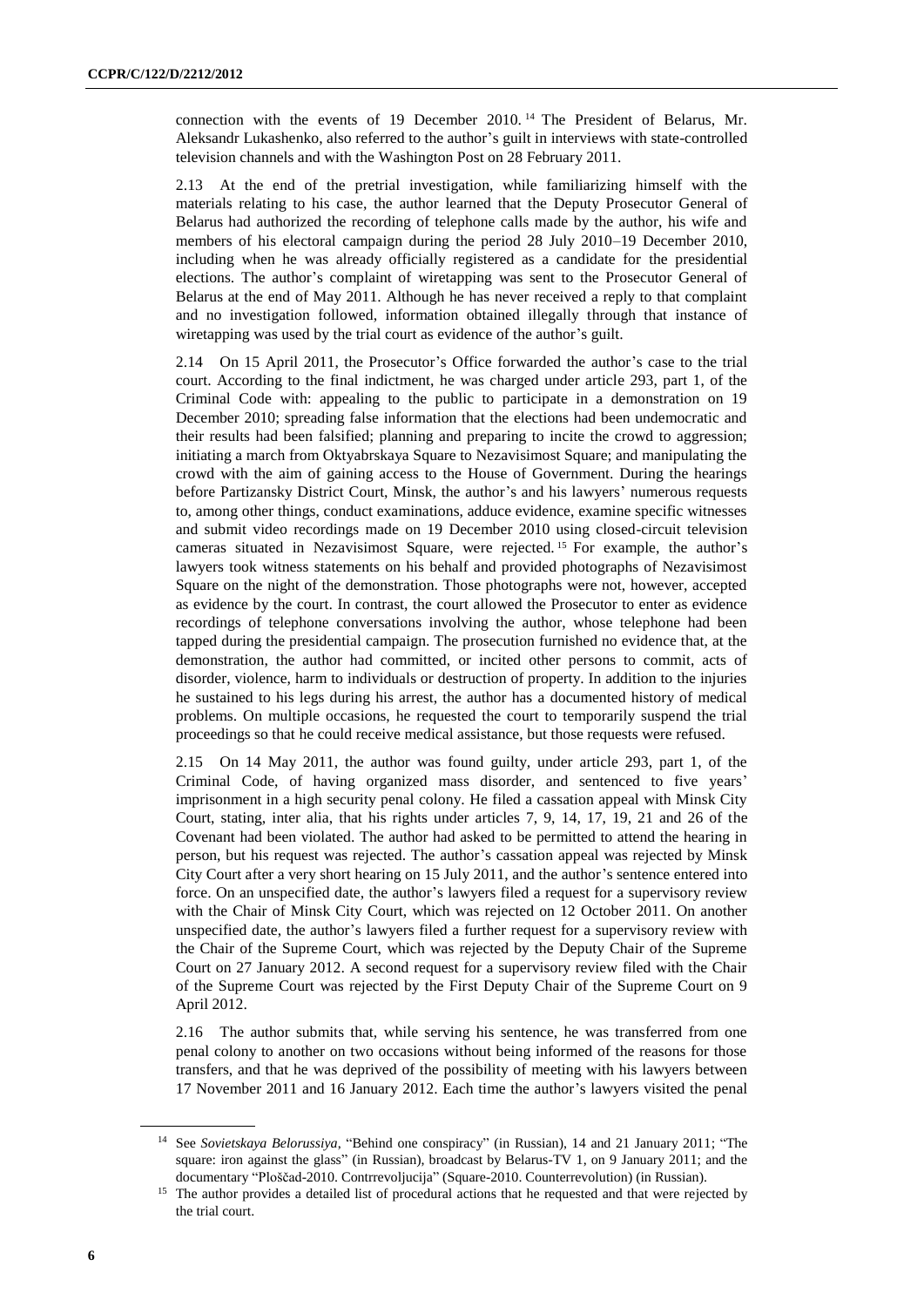colony to meet with him, they were told that, owing to "protection measures" applied to the author due to the threat to his life invoked by him, they would not be able to meet with their client. One of the author's lawyers complained about the refusal to be allowed to meet with his client at penal colony No. 4 in the Mogilev Region on 17 November 2011, but on 19 December 2011 he was informed by the Prosecutor's Office that they had not found a violation of the author's right to defence. On 30 January 2012, the lawyer appealed against the refusal to allow him to meet with his client to Leninsky District Court, Mogilev, but the appeal was refused on 3 February 2012. On 10 February 2012, the refusal was further appealed against by the author's lawyer before Mogilev Regional Court, which rejected the appeal on 2 April 2012. On 30 April 2012, the author's lawyer filed a request for a supervisory review of the above-mentioned decisions with the Chair of Mogilev Regional Court, but the appeal went unanswered. Similarly, the author's lawyers appealed against the refusals to allow them to meet with their client during the period November 2011–16 January 2012 to the Prosecutor's Office of the Mogilev Region, the Prosecutor General of Belarus, the competent departments of the Ministry of Interior and the Minister of the Interior, but all their appeals were rejected.

2.17 The author's lawyers also complained to the Vitebsk District Court of the Vitebsk Region about the refusal to be allowed to meet with their client at penal colony No. 3 of the Vitebsk Region in December 2011, but the complaint was rejected on 6 January 2012. On an unspecified date, the refusal was further appealed against by the author's lawyers before the Vitebsk Regional Court, which rejected the appeal on 30 January 2012. On 31 January 2012, the author's lawyers filed a request for a supervisory review of the aforementioned decisions with the Chair of the Vitebsk Regional Court, who rejected it on 2 March 2012. On an unspecified date, the author's lawyers filed a request for a supervisory review with the Chair of Minsk City Court, which was rejected by the Deputy Chair of the Supreme Court on 26 April 2012. The author states that he was only permitted to meet with his lawyers at penal colony No. 3 of the Vitebsk Region after 16 January 2011 and that, during the "blackout period", his access to written correspondence and telephone calls with his lawyers and family members was equally restricted.

2.18 On 14 April 2012, the author was granted a presidential pardon and the remainder of his sentence was remitted. The pardon did not, however, cover the expungement of his conviction from his criminal record. <sup>16</sup> He was placed under so-called preventive observation, as a part of which he was required to inform the relevant departments of the Ministry of Interior of any change of place of residence, or absence from his habitual place of residence for more than one month, and to appear before the above-mentioned authorities upon request to explain his behaviour and lifestyle.

2.19 The author submits that he has exhausted all available and effective domestic remedies.

#### **The complaint**

3.1 The author claims that his rights under article 7 of the Covenant have been violated, since the investigating officers, officers of the State Security Agency pretrial detention centre and other State Security Agency officers subjected him to torture, ill-treatment and psychological pressure at the pretrial investigation stage, with the aim of obtaining a confession. The author also claims that he suffered bodily harm as a result of the disproportionate force used against him during the security operation carried out by special police units in Nezavisimost Square on 19 December 2010 and during his subsequent arrest. Despite the numerous complaints submitted by the author and his lawyers to the State party's relevant authorities and courts (see paragraphs 2.9–2.11 above), no prompt, objective and independent investigation of those allegations has ever been initiated.

3.2 The author claims that his arrest and detention failed to comply with the guarantees contained in article 9 of the Covenant. He states that the initial decision on the pretrial constraint measure and the continued extension of his remand in custody were unlawful, because they did not take into account the circumstances of the case, or his individual

<sup>&</sup>lt;sup>16</sup> The law precludes any convicted person from standing in future elections.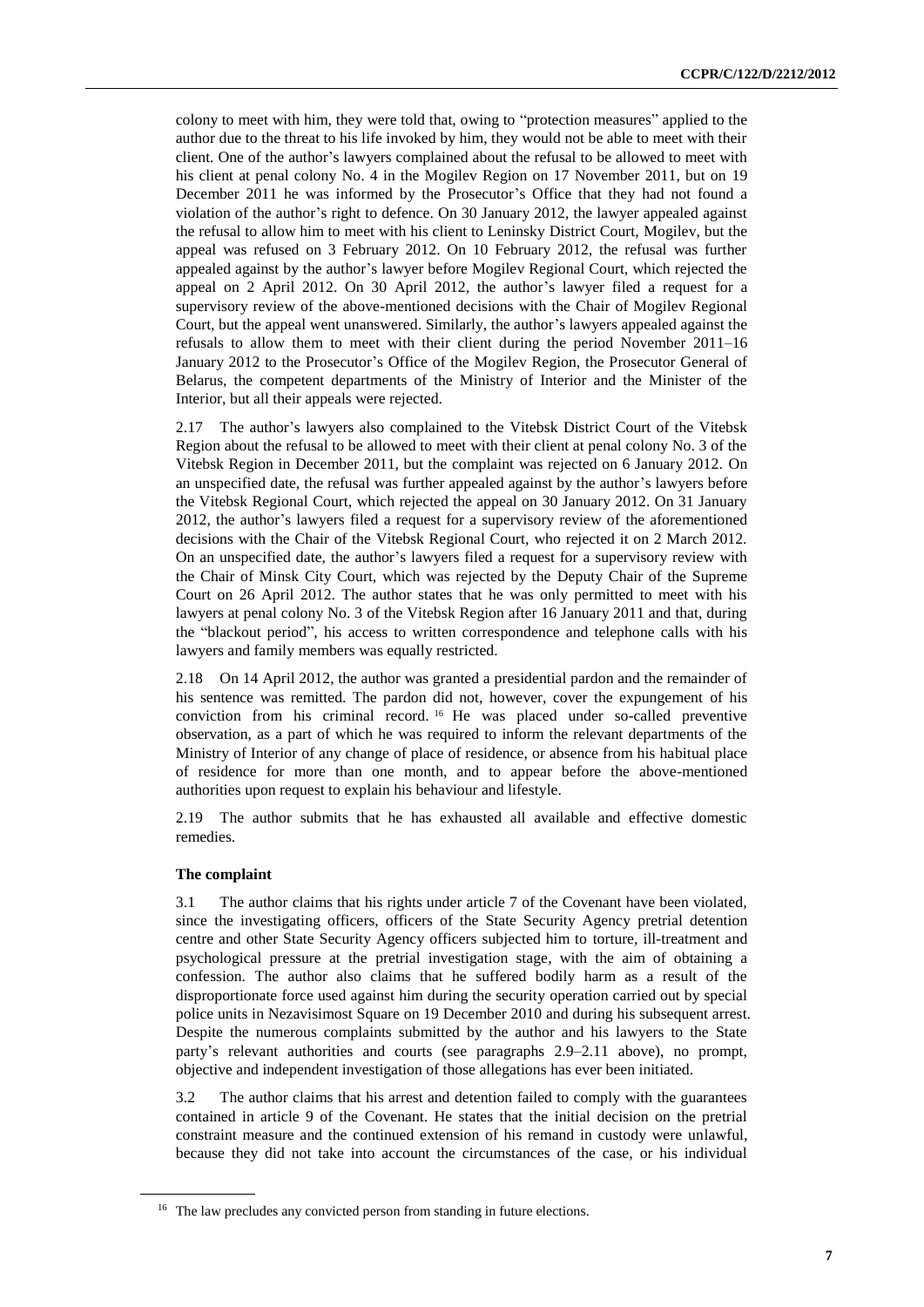circumstances. The author points out that neither the State party's authorities that remanded him in custody nor the courts have provided any explanation as to why constraint measures envisaged under the Code of Criminal Procedure other than remand in custody and/or his release on bail could not have been applied in his case. The author adds that his remand in custody was sanctioned by the Prosecutor, who is not authorized by law to exercise judicial power, as required by article 9 (3) of the Covenant (see paragraph 2.7 above).

3.3 As to the alleged violation of article 10 of the Covenant, the author submits that, between 17 November 2011 and 16 January 2012, he was prevented from meeting with his lawyers by the administrations of the penitentiary institutions where he was serving his sentence, under the pretext that the "protection measures" applied to him in order to ensure his security made such a meeting impossible. He adds that, during the "blackout period", his access to written correspondence and telephone calls with his lawyers and family members was equally restricted (see paragraph 2.17 above).

3.4 The author also claims that he has been denied a fair trial before an independent and impartial tribunal, in violation of article 14 (1) of the Covenant. He states that the courts rejected the key evidence presented in his defence, accepting, instead, prejudicial and irrelevant evidence submitted by the Prosecutor's Office. The courts also refused to interview specific witnesses identified by the author's lawyers, and overruled all of the defence motions, while systematically sustaining prosecution motions (see paragraph 2.14 above). The author adds that, by failing to examine witnesses on his behalf, the courts also violated the right guaranteed under article 14 (3) (e) of the Covenant. The author maintains that the court system in Belarus as such is not independent and refers to a number of reports in support of his claim.<sup>17</sup>

3.5 The author further submits that, during the period 19 December 2010–22 March 2011, he was not allowed to meet with his lawyers and to communicate with them confidentially during the conduct of investigative actions. Furthermore, his initial lawyer was disbarred by the Minsk City Bar Association and had his licence withdrawn by the Ministry of Justice, allegedly after he had publicly raised concerns about the author's "horrendous" condition and the Government's mistreatment of him during his pretrial detention (see paragraph 2.8 above). The author further claims that his right to be presumed innocent, as guaranteed under article 14 (2) of the Covenant, was violated, because the state-controlled media and the State party's authorities publicly accused him and other opposition candidates of attempting to overthrow the incumbent President prior to and after the presidential elections, and stated that the author was guilty of having committed crimes in connection with the events of 19 December 2010 before his guilt had been established by the courts. The author adds that, also in violation of his right to be presumed innocent, he was handcuffed and placed in a cage in the courtroom throughout the hearings relating to his case.

3.6 The author claims a violation of article 17 of the Covenant, arguing that the State party's authorities unlawfully recorded telephone calls made by the author, his wife and members of his electoral campaign during the period 28 July 2010–19 December 2010, when he was already officially registered as a candidate for the presidential elections of Belarus. He argues that the wiretapping was unnecessary, illegal and unjustified, and was therefore a violation of his right to privacy. Furthermore, information obtained illegally through that instance of wiretapping was used by the trial court as evidence to prove his guilt (see paragraph 2.13 above).

3.7 The author also claims a violation of his rights to hold opinions without interference and to freedom of expression, as guaranteed under article 19 of the Covenant, because the restrictions imposed by the State party on the exercise of those rights were not provided for by law and were not necessary in a democratic society. He adds that the so-called criminal acts attributed to him by the courts included, inter alia, the spreading of the "false information" that the current Government was illegitimate, that the elections had been undemocratic and that the results thereof had been falsified by the Central Electoral

<sup>17</sup> See OSCE/Office for Democratic Institutions and Human Rights, *Report: Trial Monitoring in Belarus (March–July 2011)* (10 November 2011); and E/CN.4/2001/65/Add.1.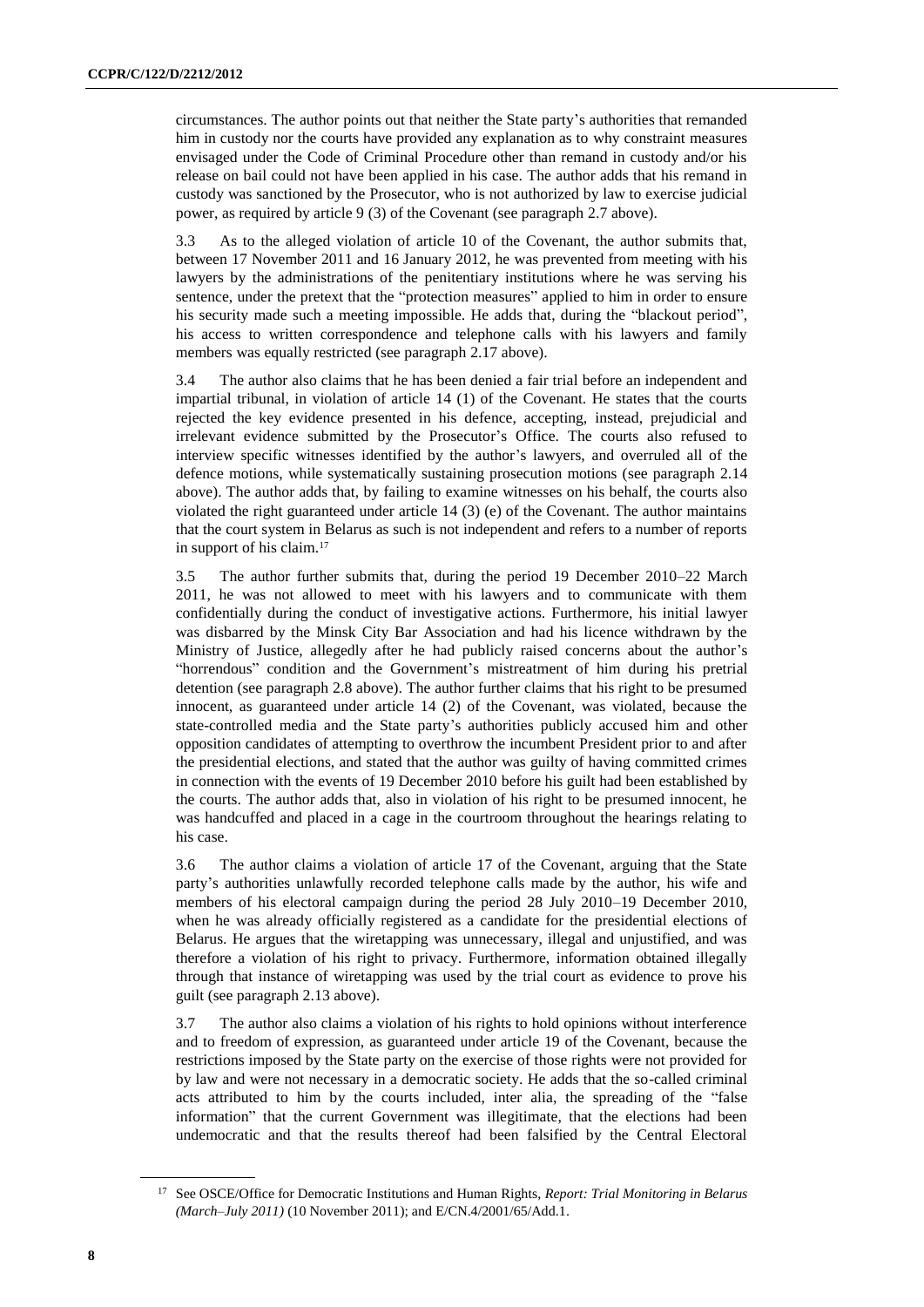Commission. He contends, in that regard, that the incriminating statements were, in fact, true, as confirmed by the numerous reports of the Organization for Security and Cooperation in Europe (OSCE)/Office for Democratic Institutions and Human Rights on elections in Belarus.<sup>18</sup> The author further states that the State party's authorities prosecuted him and sentenced him to five years' imprisonment for exercising his right to freedom of expression. He adds that such a punishment is manifestly disproportionate, especially given that the investigating bodies failed to show that there was a direct causal link between his incriminating statements and the unlawful actions of the unidentified individuals who stormed the House of Government on 19 December 2010.

3.8 The author states that he was one of the co-organizers of the unauthorized peaceful public gathering on 19 December 2010. He adds that, according to the international standards concerning the exercise of the right of peaceful assembly, as guaranteed under article 21 of the Covenant, the State party's authorities have a positive duty to ensure the security of peaceful assemblies even when they have not been formally authorized. The author contends that the State party's authorities failed to comply with that duty when they failed to quickly contain the unlawful actions of a small, isolated group of individuals who stormed the House of Government at 9.45 p.m. on 19 December 2010 (see paragraph 2.6 above). The author submits that his own actions were entirely peaceful, and that he never called on his supporters to storm the House of Government. Rather, he publicly called on them to keep calm and to avoid carrying out any violent acts. Despite the fact that the demonstration organized by the author and other opposition candidates was meant to be a peaceful gathering, it was dispersed by the State party's authorities in violation of article 21 of the Covenant, using disproportionate force. The author himself was subsequently found guilty, under article 293, part 1, of the Criminal Code, of having organized mass disorder. The author argues in great detail that the provisions of article 293 of the Criminal Code are too vague and broad to be able to foresee the legal consequences of one's actions and that domestic law contains no definition of "mass disorder". The author concludes that, by sentencing him to five years' imprisonment under article 293, part 1, of the Criminal Code for having organized an unauthorized but peaceful public gathering, the State party disproportionately interfered in the exercise of his right of peaceful assembly under article 21 of the Covenant. Furthermore, such interference is not provided by law, i.e. the law has gaps.

3.9 The author claims that the acts qualified by the courts as "organization of mass disorder" in his case (including, encouraging supporters to join the peaceful demonstration on Oktyabrskyaya Square and to proceed to Nezavisimost Square, criticizing the current Government and attempting to approach the House of Government in order to start negotiations with law enforcement bodies) had also been "committed" by the other opposition candidates.<sup>19</sup> However, some of them were found guilty of having committed less serious crimes, <sup>20</sup> while others were not prosecuted. <sup>21</sup> The author submits that it is unclear why the same acts committed by different individuals resulted in different legal consequences. He argues that, in violation of article 26 of the Covenant, the State party's authorities discriminated against him on the ground of his political opinion, thus depriving him of equality before the law and the equal protection of the law.

#### **Lack of cooperation by the State party**

4. By notes verbales of 26 November 2012, 29 January 2014, 19 November 2014 and 16 February 2015, the Committee requested the State party to submit to it information and observations on admissibility and the merits of the present communication. The Committee notes that this information has not been received. The Committee regrets the State party's failure to provide any information with regard to admissibility or the substance of the author's claims. It recalls that article 4 (2) of the Optional Protocol obliges States parties to

<sup>&</sup>lt;sup>18</sup> See OSCE/Office for Democratic Institutions and Human Rights, election observation mission reports of 4 October 2001, 7 June 2006, 10 December 2010 and 22 February 2011.

<sup>&</sup>lt;sup>19</sup> The author mentions, for example, Vitaly Rymashevsky, Grigory Kostusev and Yaroslav Romanchuk.

<sup>&</sup>lt;sup>20</sup> For example, Vitaly Rymashevsky was found guilty under article 342, part 1, of the Criminal Code (organization and preparation of acts gravely violating public order).

<sup>&</sup>lt;sup>21</sup> The author mentions, for example, Grigory Kostusev and Yaroslav Romanchuk.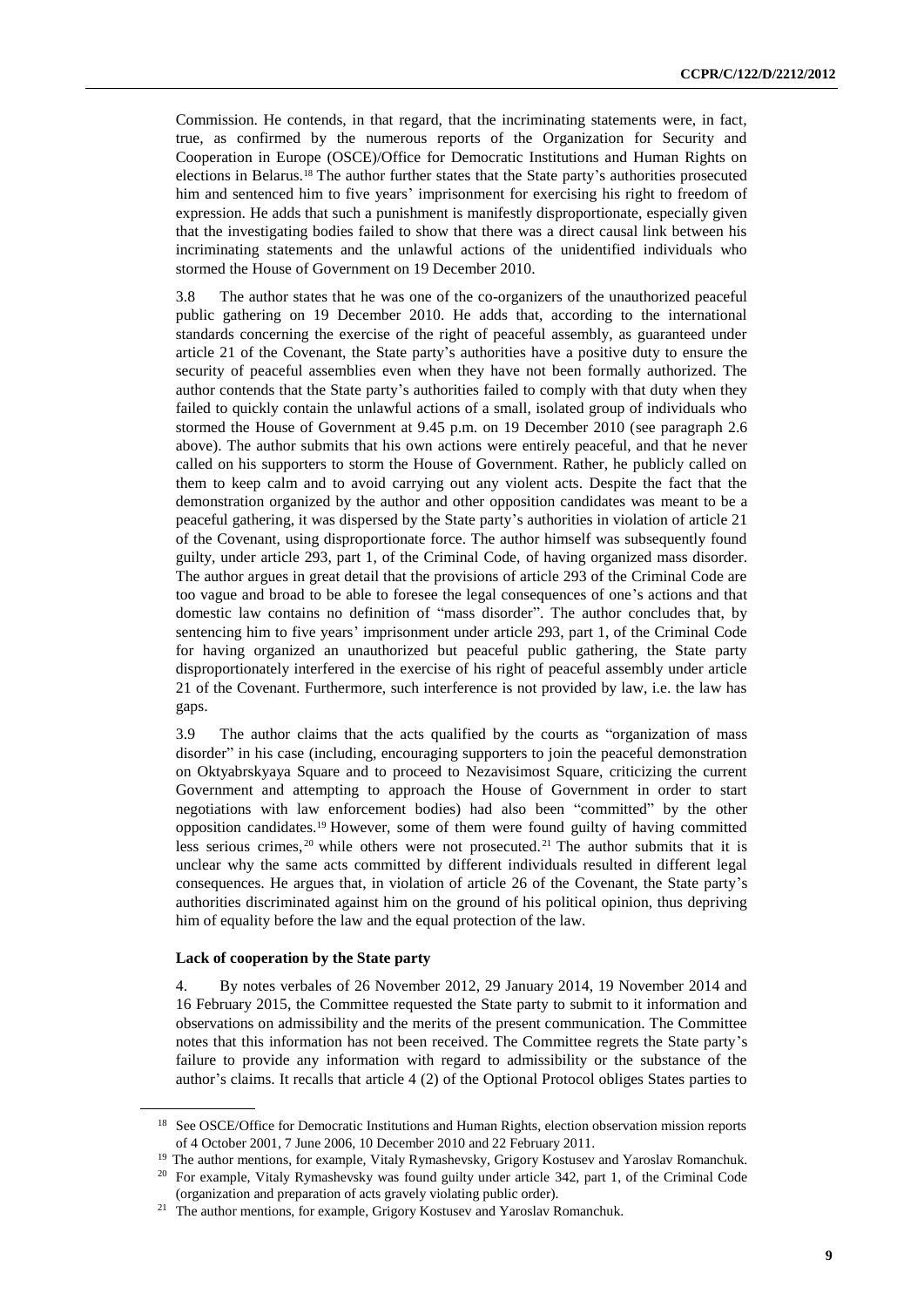examine in good faith all allegations brought against them and to make available to the Committee all information at their disposal. In the absence of a reply from the State party, due weight must be given to the author's allegations, to the extent that they have been properly substantiated.<sup>22</sup>

#### **Issues and proceedings before the Committee**

#### *Consideration of admissibility*

5.1 Before considering any claim contained in a communication, the Committee must decide, in accordance with rule 93 of its rules of procedure, whether the communication is admissible under the Optional Protocol.

5.2 The Committee has ascertained, as required under article 5 (2) (a) of the Optional Protocol, that the same matter is not being examined under another procedure of international investigation or settlement.

5.3 The Committee notes the author's assertion that all available and effective domestic remedies have been exhausted. In the absence of any objection by the State party in this connection, the Committee considers that the requirements of article 5 (2) (b) of the Optional Protocol have been met.

5.4 The Committee also notes the author's claim under article 26 of the Covenant that the State party's authorities discriminated against him on the ground of his political opinion, since the other opposition candidates who took part in the unauthorized peaceful demonstration on 19 December 2010 were found guilty of having committed less serious crimes, while some were not prosecuted (see paragraph 3.9 above). The Committee considers that the author has insufficiently substantiated his claim under article 26 of the Covenant, for the purposes of admissibility and therefore considers it inadmissible under article 2 of the Optional Protocol.

5.5 The Committee considers that the author has sufficiently substantiated the remaining claims under articles 7, 9, 10, 14, 17, 19 and 21 of the Covenant, for purposes of admissibility. Accordingly, it declares the communication admissible and proceeds with its consideration of the merits.

#### *Consideration of the merits*

6.1 The Committee has considered the present communication in the light of all the information made available to it by the parties, as required under article 5 (1) of the Optional Protocol.

6.2 With regard to the author's claim that he was subjected to torture, ill-treatment and psychological pressure at the pretrial investigation stage, with the aim of obtaining a confession, the Committee notes that he provided a detailed description of the methods used, such as exploiting his vulnerable state of health, threatening to use brutal measures against his immediate family and humiliating techniques, such as sleep deprivation and daily bodily searches. The Committee also notes the author's claim that he suffered bodily harm as a result of the disproportionate use of force against him by members of special police units during the security operation in Nezavisimost Square on 19 December 2010 and during his subsequent arrest. The Committee further notes that, despite suffering from multiple injuries, the author was not provided with medical assistance, and his requests for the medical examination of his injuries were rejected. The Committee notes the author's claim that, during the "blackout period" from 17 November 2011 to 16 January 2012, he was prevented from meeting with his lawyers, and that his access to written correspondence and telephone calls with his lawyers and family members was also restricted. According to the documents available on file, those claims have been presented by the author himself and his lawyers to the relevant State party's authorities and courts on numerous occasions. In particular, on 12 May 2011, during a hearing before Partizansky District Court of Minsk,

<sup>22</sup> See, for example, *Samathanan v. Sri Lanka* (CCPR/C/118/D/2412/2014), para. 4.2; and *Diergaardt et al. v. Namibia* (CCPR/C/69/D/760/1997), para. 10.2.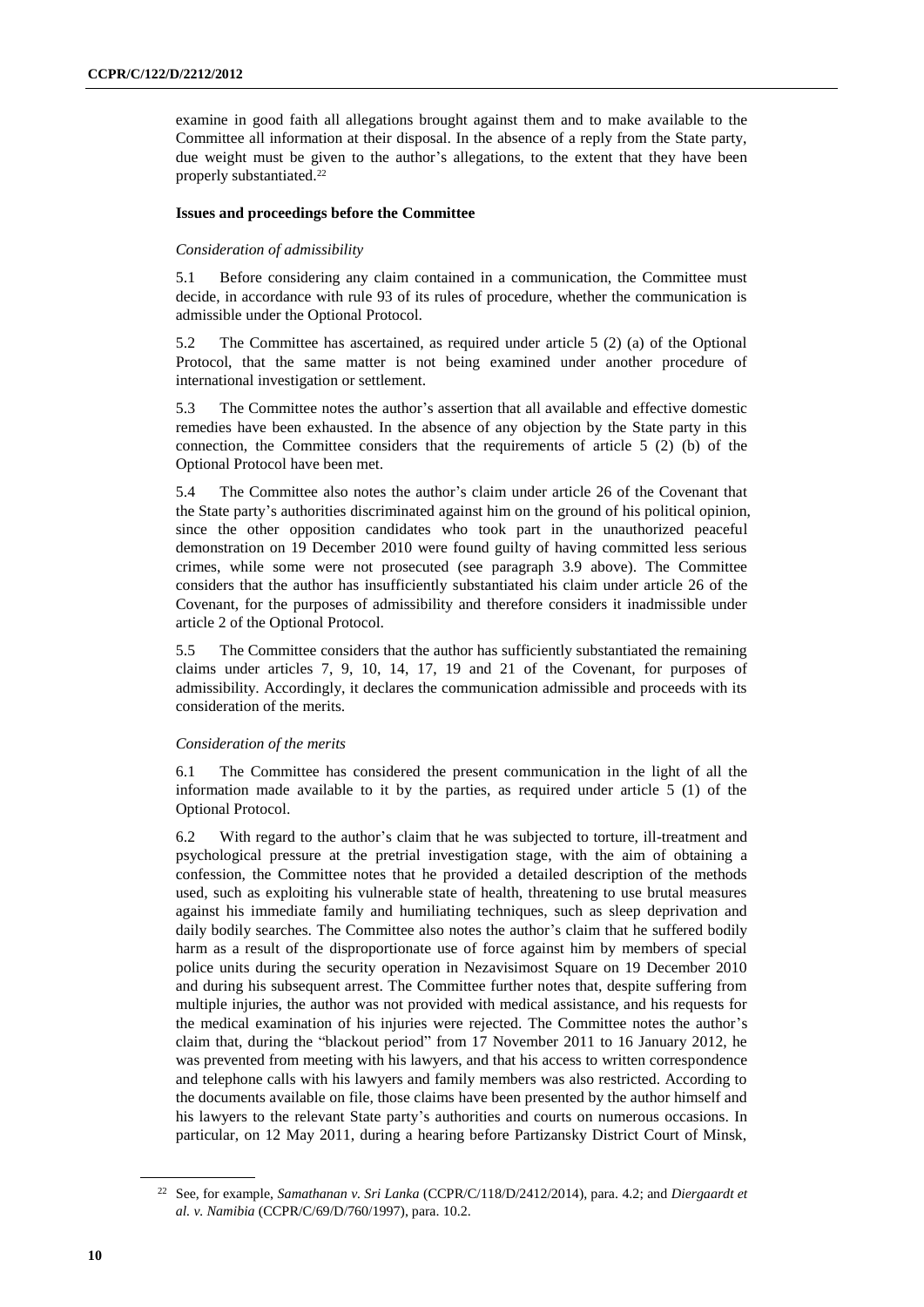the author stated that prison guards had tortured him, that he had been deprived of sleep and exposed to severe cold, and that his family had been threatened in an effort to secure confessions. He testified that some of the Government's evidence had been obtained from him under duress. In response, the prosecutor presented Partizansky District Court of Minsk with a letter, dated 17 May 2011, signed by the Deputy Prosecutor of Minsk, stating that the author's allegations had not been confirmed. The court did not order any further investigation of those allegations. The Committee recalls in that regard that, once a complaint about treatment contrary to article 7 of the Covenant has been filed, a State party must investigate it promptly and impartially.<sup>23</sup> The Committee further notes that the State party has failed to indicate how its respective authorities and courts investigated the author's allegations that he was subjected to torture, ill-treatment and psychological pressure with the aim of obtaining a confession of guilt. In the circumstances, due weight must be given to the author's claims, and the Committee considers that the facts as submitted disclose a violation of article 7 of the Covenant.

6.3 In the light of the above conclusions, the Committee does not find it necessary to examine separately the author's claims under article 10 of the Covenant.

6.4 The Committee also recalls its previous jurisprudence that the wording of article 14 (3) (g) of the Covenant, that no one shall be compelled to testify against himself or to confess guilt, must be understood in terms of the absence of any direct or indirect physical or psychological pressure from the investigating authorities on the accused with a view to obtaining a confession of guilt. <sup>24</sup> The Committee also recalls that, in cases involving allegations of forced confessions, the burden is on the State to prove that statements made by the accused have been given of their own free will. <sup>25</sup> In the circumstances, the Committee concludes that the facts before it also disclose a violation of  $14$  (3) (g) of the Covenant.

6.5 The Committee notes the author's claim, under article 9 of the Covenant, that the pretrial constraint measure applied to him and the continued extension of his remand in custody were unlawful, because they did not take into account the circumstances of the case and his individual circumstances. The author points out that neither the State party's authorities that remanded him in custody nor the courts have provided any explanation as to why constraint measures envisaged in the Code of Criminal Procedure other than remand in custody and/or his release on bail could not have been applied in his case. The Committee notes that the author's claims were brought to the attention of the State party's relevant authorities and courts and were rejected by them in a perfunctory manner. The Committee recalls in that regard that the notion of "arbitrariness" is not to be equated with "against the law", but must be interpreted more broadly to include elements of inappropriateness, injustice, lack of predictability and due process of law, as well as elements of reasonableness, necessity and proportionality. <sup>26</sup> That means, inter alia, that remand in custody on criminal charges must be reasonable and necessary in all circumstances, for example, to prevent flight, interference with evidence or the recurrence of crime.<sup>27</sup> The State party has not demonstrated that those risks existed in the present case. In the absence of any further information, therefore, the Committee concludes that there has been a violation of article 9 (1) of the Covenant.

6.6 The Committee further notes the author's claim that his remand in custody was sanctioned by the Prosecutor, who is not authorized by law to exercise judicial power, as required by article 9 (3) of the Covenant. The Committee recalls that the above-mentioned provision entitles a detained person charged with a criminal offence to judicial control of his/her detention. It is inherent to the proper exercise of judicial power that it be exercised by an authority that is independent, objective and impartial in relation to the issues dealt

<sup>23</sup> See, for example, *Aliev v. Ukraine* (CCPR/C/78/D/781/1997), para. 7.2.

<sup>24</sup> See *Berry v. Jamaica* (CCPR/C/50/D/330/1988), para. 11.7; *Singarasa v. Sri Lanka*  (CCPR/C/81/D/1033/2001), para. 7.4; and *Deolall v. Guyana* (CCPR/C/82/D/912/2000), para. 5.1.

<sup>&</sup>lt;sup>25</sup> See Human Rights Committee, general comment No. 32 (2007) on the right to equality before courts and tribunals and to a fair trial, para. 41.

<sup>26</sup> See Human Rights Committee, general comment No. 35 (2014) on liberty and security of person, para. 12.

<sup>27</sup> See, for example, *Alphen v*. *Netherlands* (CCPR/C/39/D/305/1988), para. 5.8.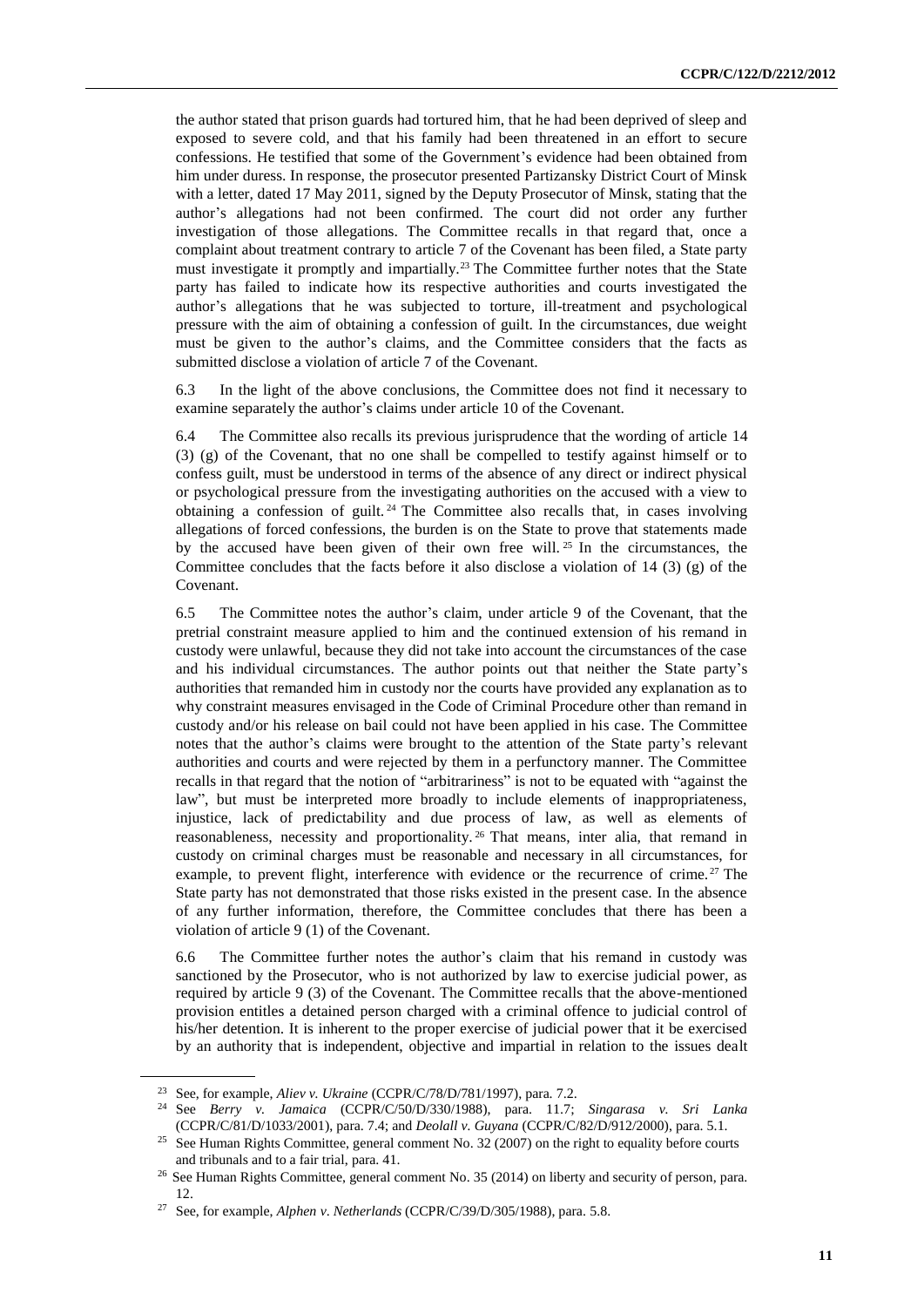with.<sup>28</sup> The Committee is, therefore, not satisfied that the Prosecutor could be regarded as having the institutional objectivity and impartiality necessary to be considered an officer authorized by law to exercise judicial power within the meaning of article 9 (3) of the Covenant,<sup>29</sup> and concludes that there has been a violation of that provision.

6.7 The Committee notes the author's claims that he was denied a fair trial before an independent and impartial tribunal, in violation of article 14 (1) of the Covenant (see paras. 2.14 and 3.4 above), and that the State party's courts did not offer him the minimum guarantees contained in article 14 (3) (b) and (e) of the Covenant (see paras. 2.8 and 3.5 above). The Committee also notes the author's claim that, during the period 19 December 2010–22 March 2011, he was not allowed to meet with his lawyers or to communicate with them confidentially during the conduct of investigative actions. The Committee further notes the author's assertion that his initial lawyer was disbarred by the Minsk City Bar Association and had his licence withdrawn by the Ministry of Justice, allegedly after he publicly raised concerns about the author's "horrendous" condition and the Government's mistreatment of him during his pretrial detention. In the absence of comments from the State party to counter the author's allegations, the Committee concludes that the facts before it constitute a violation of article 14 (1) and (3) (b) and (e), of the Covenant.

6.8 With regard to the allegations of violations of article 14 (2), the Committee notes the author's claim that his right to be presumed innocent has been violated, because the statecontrolled media and the State party's highest authorities publicly accused him of attempting to overthrow the incumbent President, and stated that the author was guilty of having committed crimes in connection with the events of 19 December 2010 before his guilt had been duly established by the court (see paras. 2.12 and 3.5 above). The author also claimed that he was handcuffed and placed in a cage in the courtroom throughout the hearings relating to his case. The State party did not contest those allegations. The Committee recalls that the accused person's right to be presumed innocent until proved guilty by a competent court is guaranteed by the Covenant. In the absence of any relevant information from the State party, the Committee concludes that the facts as described by the author disclose a violation of article 14 (2) of the Covenant.

6.9 The author also claims a violation of article 17 of the Covenant, arguing that the State party's authorities unlawfully tapped his telephone, recording calls made by himself, his wife and members of his electoral campaign during the period 28 July 2010–19 December 2010, including when he was already officially registered as a candidate for the presidential elections of Belarus. He further argued that the wiretapping was unnecessary, illegal and unjustified, and was therefore a violation of his right to privacy. Furthermore, information obtained illegally through that instance of wiretapping was used by the trial court as evidence to prove the author's guilt. The Committee notes in that regard that the author's complaint to the Prosecutor General of Belarus about wiretapping remained unanswered, and that the State party has not commented on the author's detailed allegations in that regard. The Committee therefore concludes that the facts before it amount to a violation by the State party of the author's right under article 17 of the Covenant.

6.10 The Committee notes the author's claim that his criminal conviction under article 293, part 1, of the Criminal Code constituted a violation of his rights to hold opinions without interference and to freedom of expression, as guaranteed under article 19 of the Covenant, because the restrictions imposed by the State party on the exercise of those rights were not provided for by law and were not necessary in a democratic society. The author argued that the State party's authorities prosecuted him and sentenced him to five years' imprisonment for exercising his right to freedom of expression. The Committee also notes the author's claim that such a punishment was manifestly disproportionate because the investigating bodies did not show that there was any direct causal link between the author's incriminating statements and the unlawful actions of the unidentified individuals who stormed the House of Government on 19 December 2010.

6.11 The Committee refers to its general comment No. 34 (2011) on the freedoms of opinion and expression, which states that freedom of opinion and freedom of expression are indispensable conditions for the full development of the person, and that such freedoms are

<sup>28</sup> See *Kulomin v. Hungary* (CCPR/C/50/D/521/1992), para. 11.3; and *Platonov v. Russian Federation* (CCPR/C/85/D/1218/2003), para. 7.2.

<sup>&</sup>lt;sup>29</sup> See Human Rights Committee, general comment No. 35 (2014), para. 32.